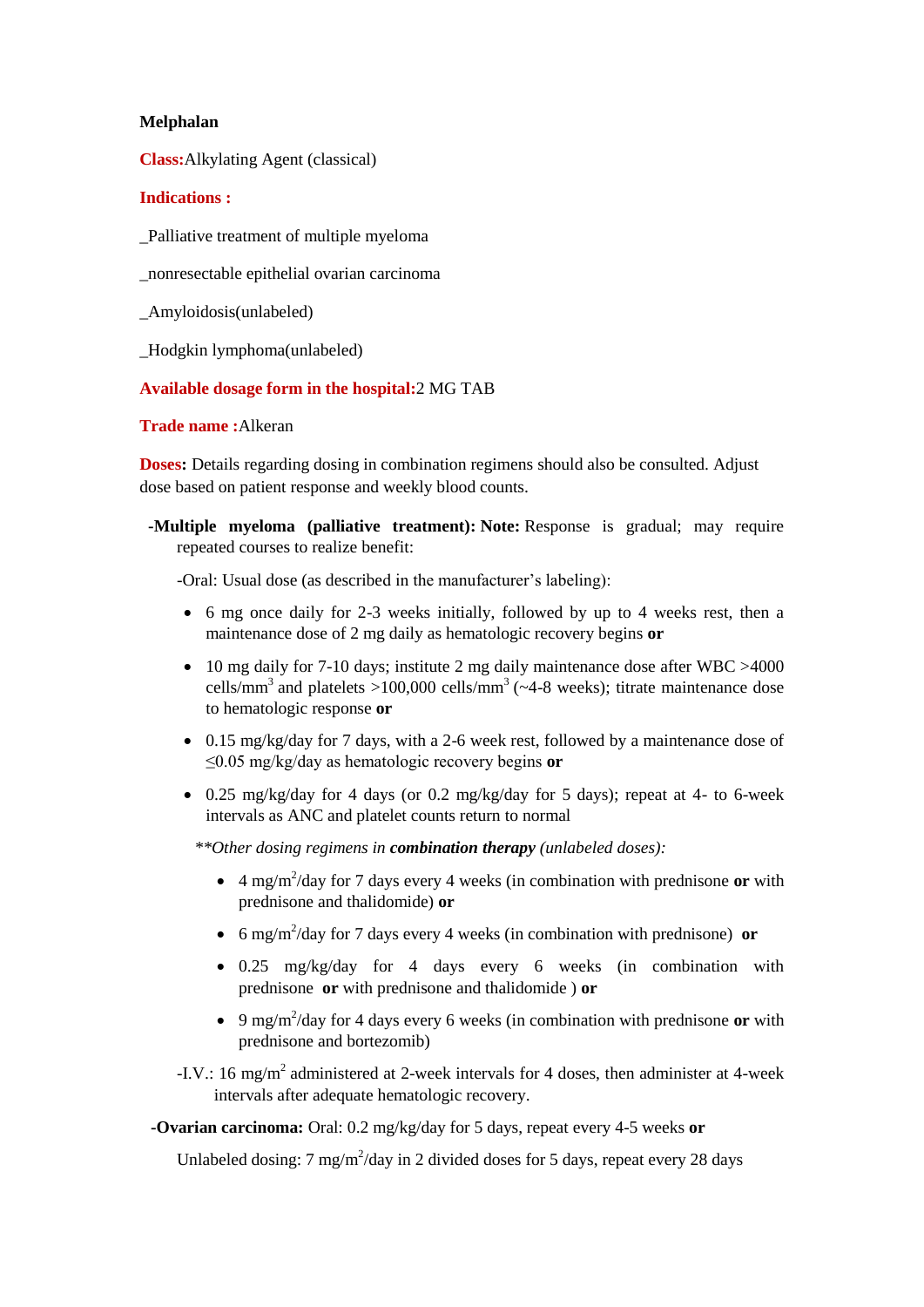- **-Amyloidosis, light chain (unlabeled use):** Oral: 0.22 mg/kg/day for 4 days every 28 days (in combination with oral dexamethasone) **or** 10 mg/m<sup>2</sup>/day for 4 days every month (in combination with oral dexamethasone) for 12-18 treatment cycles
- **-Hodgkin lymphoma (unlabeled use):** I.V.: 30 mg/m<sup>2</sup> on day 6 of combination chemotherapy (mini-BEAM) regimen
- **-Conditioning regimen for autologous hematopoietic stem cell transplantation (unlabeled use):** I.V.:
	- 200 mg/m<sup>2</sup> alone 2 days prior to transplantation **or**
	- 140 mg/m<sup>2</sup> 2 days prior to transplantation (combined with busulfan) or
	- $\bullet$  140 mg/m<sup>2</sup> 2 days prior to transplantation (combined with total body irradiation [TBI]) **or**
	- $\bullet$  140 mg/m<sup>2</sup> 5 days prior to transplantation (combined with TBI)

### **Geriatric**

Refer to adult dosing. Use caution and begin at the lower end of dosing range.

# **Renal Impairment**:

- The FDA-approved labeling contains the following adjustment recommendations (for approved dosing levels) based on route of administration:
	- Oral: Moderate-to-severe renal impairment: Consider a reduced dose initially.
	- $\bullet$  I.V.: BUN  $\geq$ 30 mg/dL: Reduce dose by up to 50%.
	- *The following guidelines have been used by some clinicians:*

 -Aronoff, 2007 (route of administration not specified): Adults (based on a 6 mg once-daily dose):

- $Cl_{cr}$  10-50 mL/minute: Administer 75% of dose.
- $\bullet$  Cl<sub>cr</sub> <10 mL/minute: Administer 50% of dose.
- Hemodialysis: Administer dose after hemodialysis.
- Continuous ambulatory peritoneal dialysis (CAPD): Administer 50% of dose.
- Continuous renal replacement therapy (CRRT): Administer 75% of dose.

 -Carlson, 2005: Oral (for melphalan-prednisone combination therapy; based on a study evaluating toxicity with melphalan dosed at 0.25 mg/kg/day for 4 days/cycle):

•  $Cl_{cr} > 10$  to <30 mL/minute: Administer 75% of dose

```
\bullet Cl<sub>cr</sub> \leq 10 mL/minute: Data is insufficient for a recommendation
```
-Kintzel, 1995:

-Oral: Adjust dose in the presence of hematologic toxicity

 $-I.V.:$ 

- $Cl_{cr}$  46-60 mL/minute: Administer 85% of normal dose.
- $Cl_{cr}$  31-45 mL/minute: Administer 75% of normal dose.
	- $Cl_{cr}$  <30 mL/minute: Administer 70% of normal dose.
- -Badros, 2001: I.V.: Autologous stem cell transplant (single-agent conditioning regimen; no busulfan or irradiation): Serum creatinine  $\geq 2$  mg/dL: Reduce dose from 200 mg/m<sup>2</sup> over 2 days (as 100 mg/m<sup>2</sup>/day for 2 days) to 140 mg/m<sup>2</sup> given as a single-dose infusion

# **Hepatic Impairment:**

Melphalan is hepatically metabolized; however, dosage adjustment does not appear to be necessary (King, 2001).